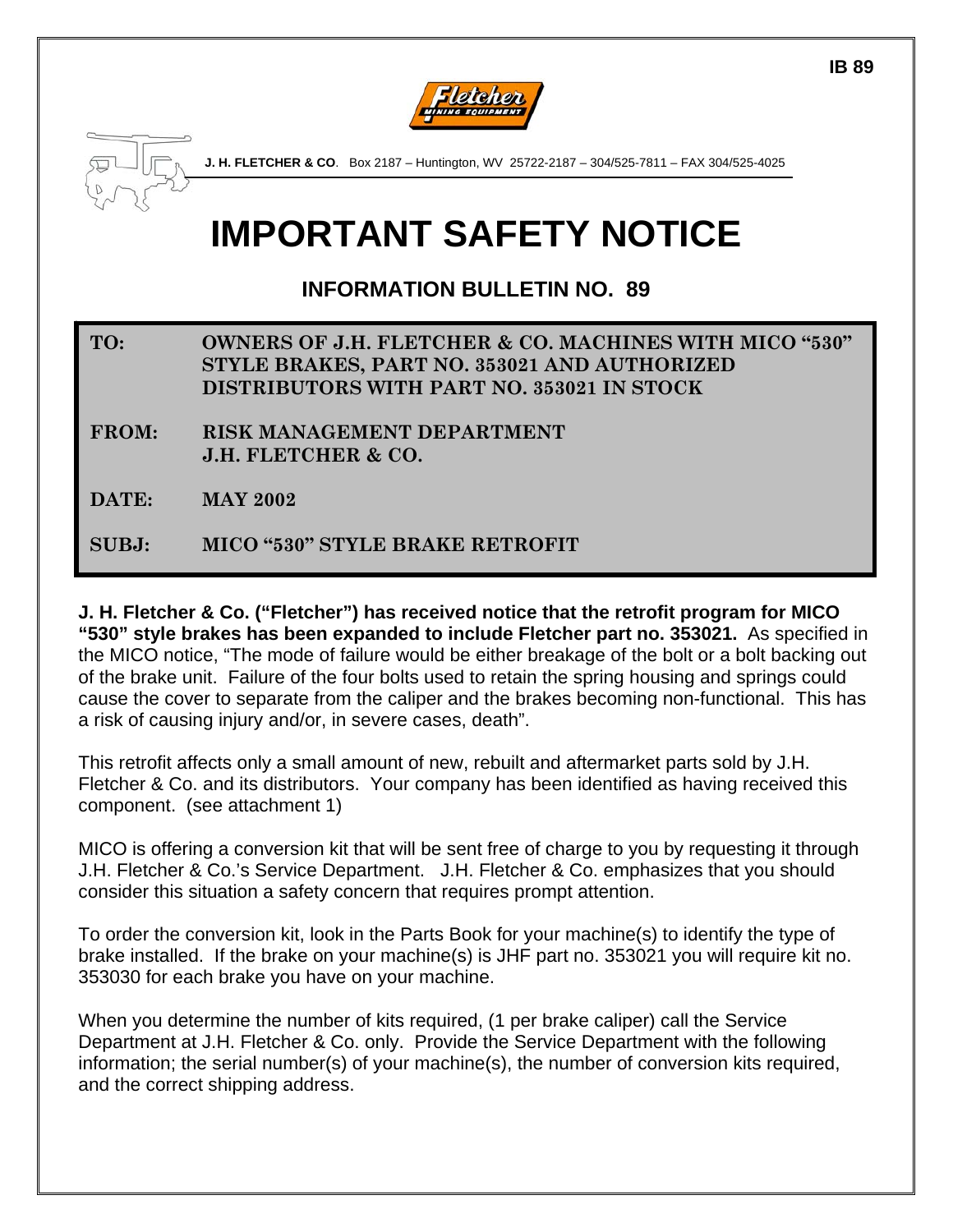Information Bulletin No. 89 Subject: MICO Brake Retrofit II April 2002 Page 2

When the conversion kit has been installed, please return the verification form provided with this bulletin. If you no longer own or operate the machine(s) identified in this bulletin, please complete side two of the verification form to notify us of the current owner or disposition of the machine(s).

**This retrofit affects only the machine(s) and customers we have identified in this bulletin.** If you have any questions, or require assistance in identifying the type of brakes on your machine(s) or installing the conversion kit, please call the Fletcher Service Department at 304/525-7811.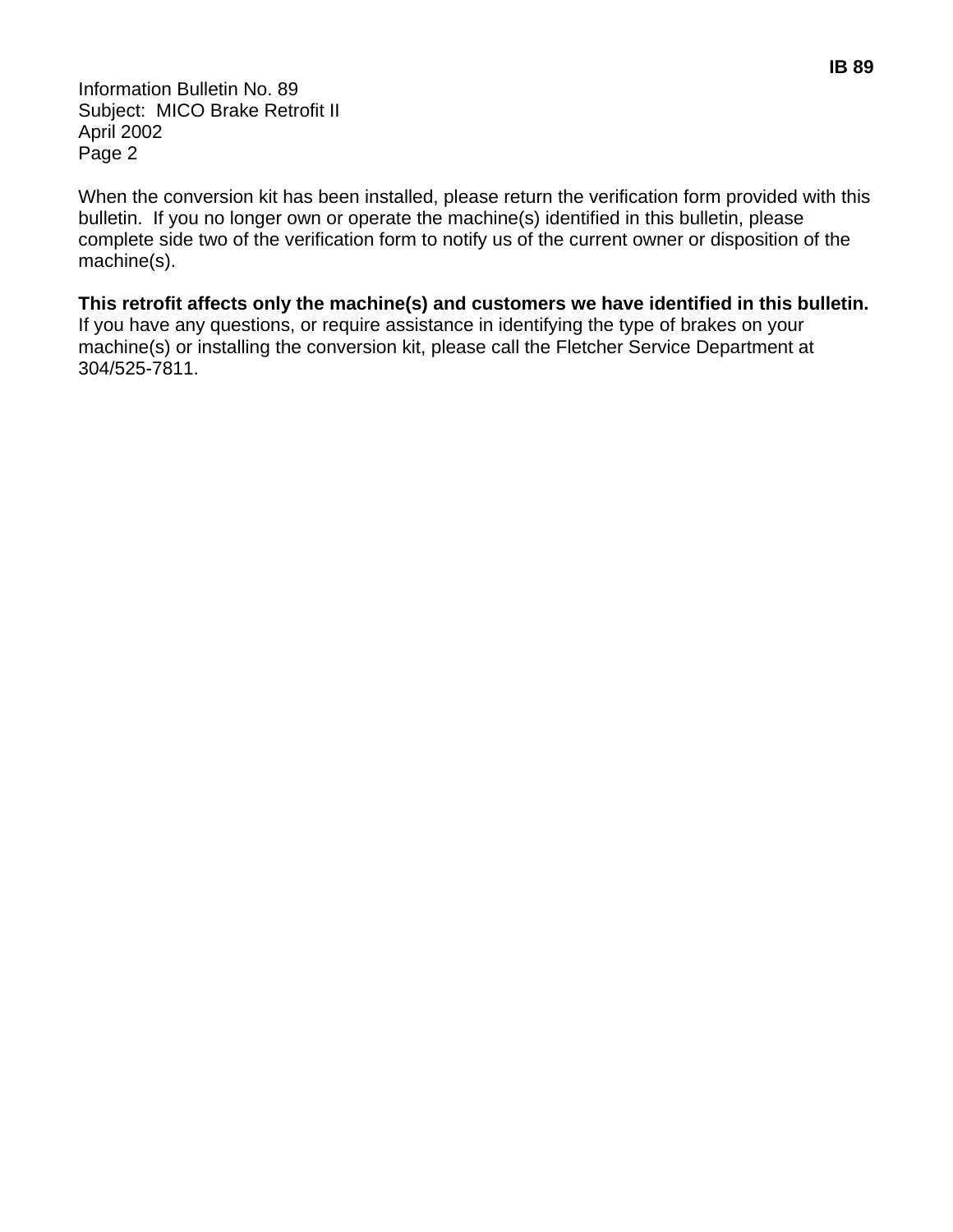### ATTACHMENT 1

#### **LIST OF MACHINES AFFECTED BY MICO RECALL OF BRAKE PART NO. 353021**

| <b>MACHINE SERIAL NO.</b> | <b>TYPE OF MACHINE</b> |
|---------------------------|------------------------|
| 2002011                   | RRII-13                |
| 2002002                   | RRII-15                |
| 2001342                   | <b>LTDO</b>            |
| 2001076                   | RRII-13                |
| 2001074                   | RRII-13                |
| 2001069                   | RRII-13                |
| 2001058                   | RRII-13                |
| 2001057                   | RRII-13                |
| 2001003                   | RRII-13                |
| 2000038                   | RRII-13                |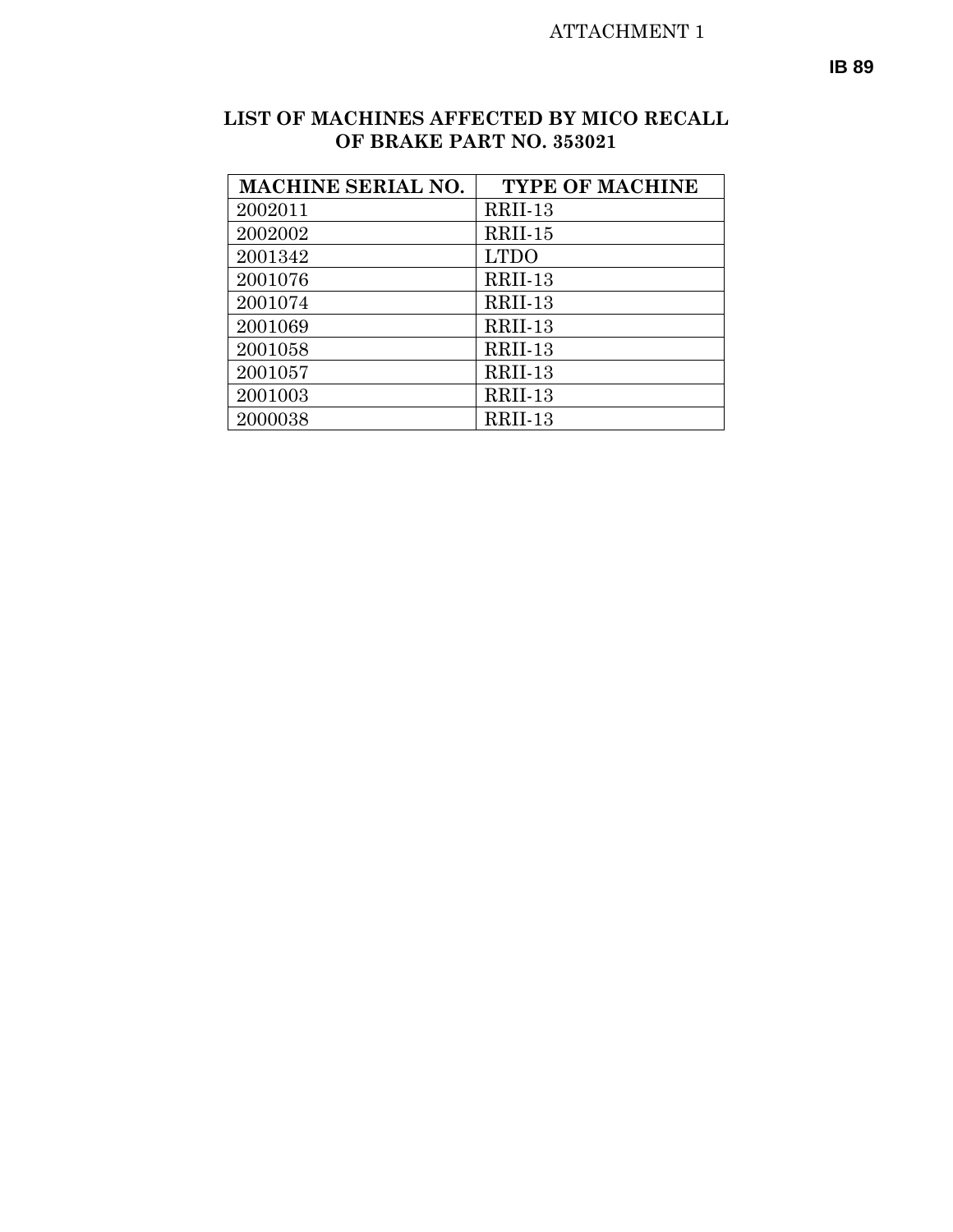Information Bulletin No. 89 Subject: MICO Brake Recall II April 2002 Page 4

## **VERIFICATION FORM FOR THE INSTALLATION OF THE MICO BRAKE CONVERSION KIT**

Please complete and return this verification form **after the conversion kit for the MICO brakes has been installed**. Your cooperation in identifying transferred, sold and permanently out-ofservice equipment is appreciated.

| Person completing verification form:                                                                                 |                     |
|----------------------------------------------------------------------------------------------------------------------|---------------------|
|                                                                                                                      | <b>Printed Name</b> |
|                                                                                                                      |                     |
|                                                                                                                      | Signature           |
|                                                                                                                      |                     |
| Title:                                                                                                               |                     |
| Name of Company:<br>Address:                                                                                         |                     |
|                                                                                                                      |                     |
| Phone:                                                                                                               |                     |
| $\left( \begin{array}{c} \end{array} \right)$ Our company has complied with this resolution initial the medal(e) and |                     |

- ( ) Our company has complied with this recall by providing the model(s) and serial no.(s) affected.
- ( ) Our company is not affected by this recall.

| <b>MODEL</b> | <b>SERIAL NO.</b> | <b>DATE CONVERSION KIT WAS</b><br><b>ORDERED</b> | <b>DATE CONVERSION KIT</b><br><b>WAS INSTALLED</b> |
|--------------|-------------------|--------------------------------------------------|----------------------------------------------------|
|              |                   |                                                  |                                                    |
|              |                   |                                                  |                                                    |
|              |                   |                                                  |                                                    |
|              |                   |                                                  |                                                    |
|              |                   |                                                  |                                                    |
|              |                   |                                                  |                                                    |
|              |                   |                                                  |                                                    |
|              |                   |                                                  |                                                    |
|              |                   |                                                  |                                                    |
|              |                   |                                                  |                                                    |